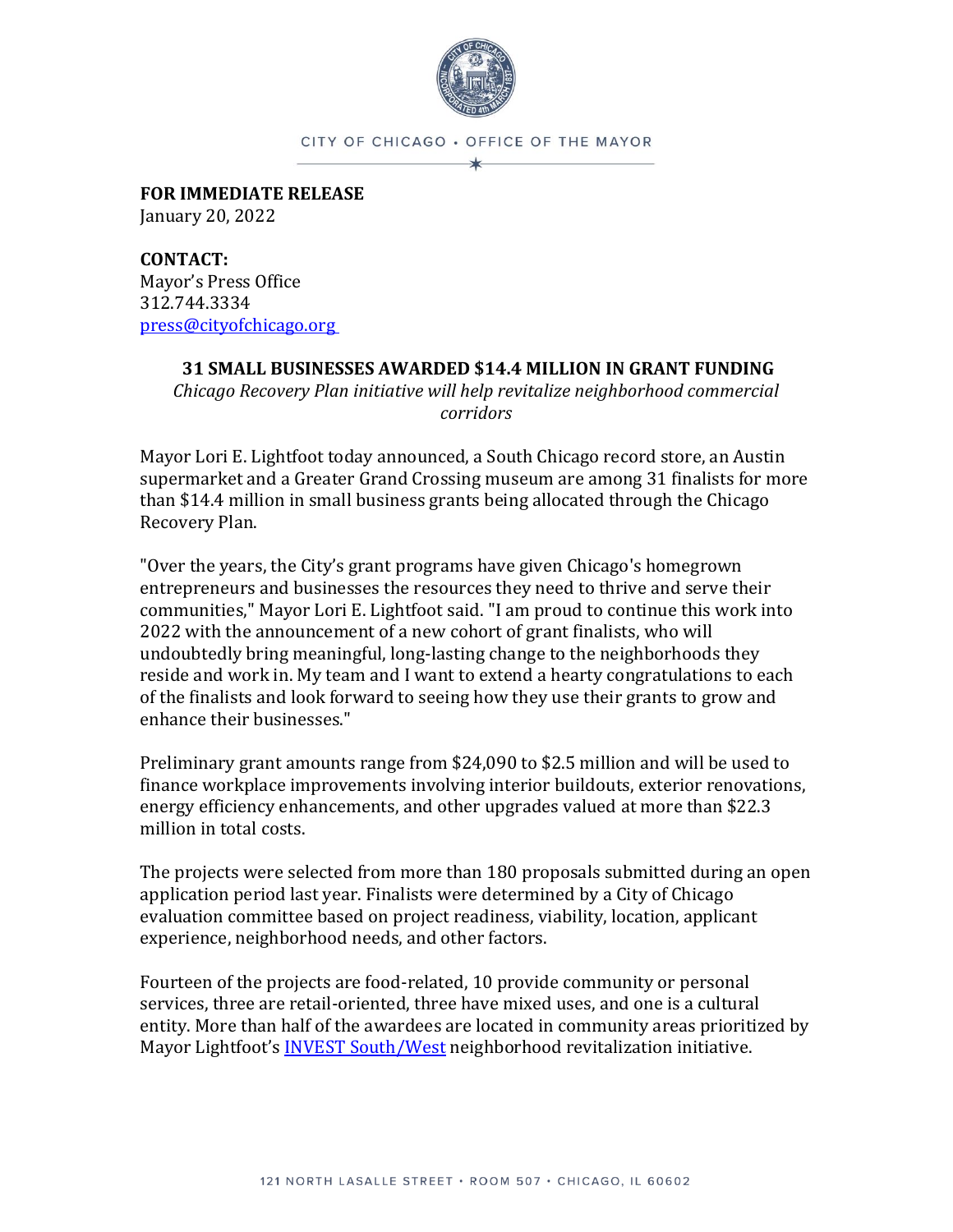

"These grants are specifically intended to help businesses meet their goals for growth while also supporting the recovery of neighborhood retail corridors with active and engaging uses," Alderman Pat Dowell, 3rd Ward said.

"From restaurants to retail, these projects are what Chicago needs to keep moving forward," Alderman Michael Scott Jr., 24th Ward said. "Financial support from the City will help ensure their success benefits residents in my community and others like it."

The finalists and grant amounts include:

- Angel Of God Resource Center, 10810 S. Halsted St., Morgan Park, \$250,000
- Black Planet Products, 107 W. 95th St., Roseland, \$66,748
- Conscious Plates, 820 E. 63rd St., Woodlawn, \$178,336
- Diaz Group Office Space, 5100 S. Damen Ave., New City, \$250,000
- Dior Realty, 834-40 E. 87th St., Chatham, \$851,150
- El Nuevo Guadalajara, 4350 S. Ashland Ave., New City, \$50,325
- Exa MD Urgent Care, 200 E. 75th St., Greater Grand Crossing, \$250,000
- Fatburger, 825 E. 87th St., Chatham, \$1.02 million
- Floating Museum, 949 E. 75th St., Greater Grand Crossing, \$250,000
- Food Hero, 2412 W. Cermak Road, Lower West Side, \$250,000
- Gomez Tires & Wheels, 1934 W. 51st St., New City, \$54,725
- Ivory Dental Specialists, 8344 S. Halsted St., Auburn Gresham, \$42,350
- La Lena Restaurant, 3756 W. North Ave., Humboldt Park, \$243,375
- Leavitt Laundry, 2145 W. Cermak Road, Lower West Side, \$67,224
- Nonie And Belle's Coffee Shop, 1906 E. 87th St., Avalon Park, \$206,065
- Nova Driving School, 5550 W. Fullerton Ave., Belmont Cragin \$225,000
- Osito's Tap, 2553 S. Ridgeway Ave., South Lawndale, \$141,471
- Plant Chicago, 4459 S. Marshfield Ave., New City \$575,000
- Plates On Purpose, 3008 E. 92nd St., South Chicago \$250,000
- Policy Kings, 353-63 E. 51st St., Grand Boulevard, \$2.23 million
- POTLUC, 6004 W. North Ave., Austin, \$250,000
- Record Track, 2804 E. 87th St., South Chicago, \$250,000
- Renew Lawndale, 3140 W. Ogden Ave., North Lawndale, \$2.58 million
- Roots Southern Cuisine, 633 E. 75th St., Greater Grand Crossing, \$120,000
- Slab Bar-B-Que, 1922 E. 71st St., South Shore, \$248,182
- Soul City Chicago, 5713 W. Chicago Ave., Austin, \$2.5 million
- Taqueria Los Alamos, 2416 W. Cermak Road, Lower West Side, \$250,000
- The Beauty Experience, 1511 W. 79th St., Auburn Gresham, \$250,000
- Third City Café, 5534 W. North Ave., Austin, \$247,500.00
- Ujamaa Cooperative, 1914 E. 79th St., South Shore, \$250,000